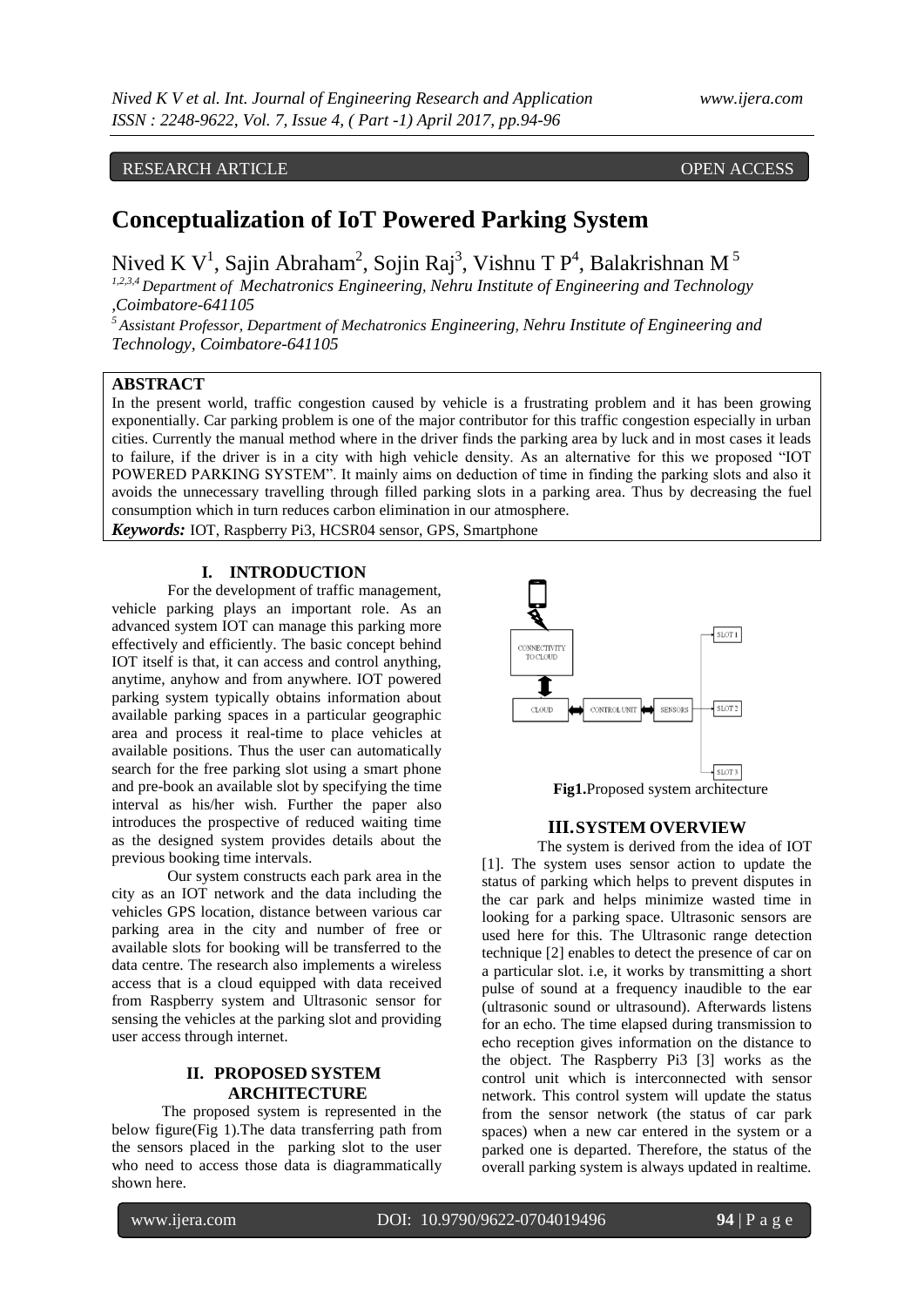

**Fig 2.** System operation algorithm

 The system operation helps the user to completely understand about the free slots and parking time duration it is represented in (fig2). The system provides details about the previously booked time intervals of unavailable slots which helps the user to book the slot at the time of availability. The user who has booked the parking slot with his vehicle number and details will only be permitted to park the vehicle after verifying the vehicle number and related details at the counter of parking slot with the help of construction of an automatic gate control system based on vehicle license plate recognition [4]. The user can easily drive to the parking area he/she selected by using the navigation provided from the system with the help of GPS facility [5].

The user can view the current status of the slots as per the guidelines below;

- The slot indicating green colour shows that the area is free to be booked and there is no vehicle currently at the slot.
- The slot with red colour indicates the user that it is unavailable for booking and the area is equipped with vehicles. There will be time indication to which the user gets acknowledgement regarding to how much time the previously booked driver parks his/her car in the slot and thus the user can book the slot after the duration.
- The slot indicating yellow colour denotes a recently booked slot but still is in hold, i.e in

waiting position for the booked user to arrive at the slot.

The schematic description (fig3) given below clearly indicates the booking page in a users smartphone.



**Fig 3.**Booking page

# **IV. ELEMENTS IN THE SYSTEM 1. CLOUD BASED SERVER**

This is a web entity that stores the resource information provided by local units located at each car park. The system allows a driver to search for available parking areas and gain information on parking spaces from each car park without the need to directly access local server node and by directly accessing cloud based server.

#### **2. LOCAL UNIT**

This unit being located in each car park area and stores information of each car parking slots. The local unit includes ultrasonic sensors which identifies the free parking spaces and transmits the information to control unit.



**Fig 4**. Local unit

#### **3. CONTROL UNIT**

This is a Raspberry module which receives information from the Ultrasonic sensors installed in the car parking slots. The Raspberry module connects with cloud server through internet to transfer data from local car park to cloud server database.